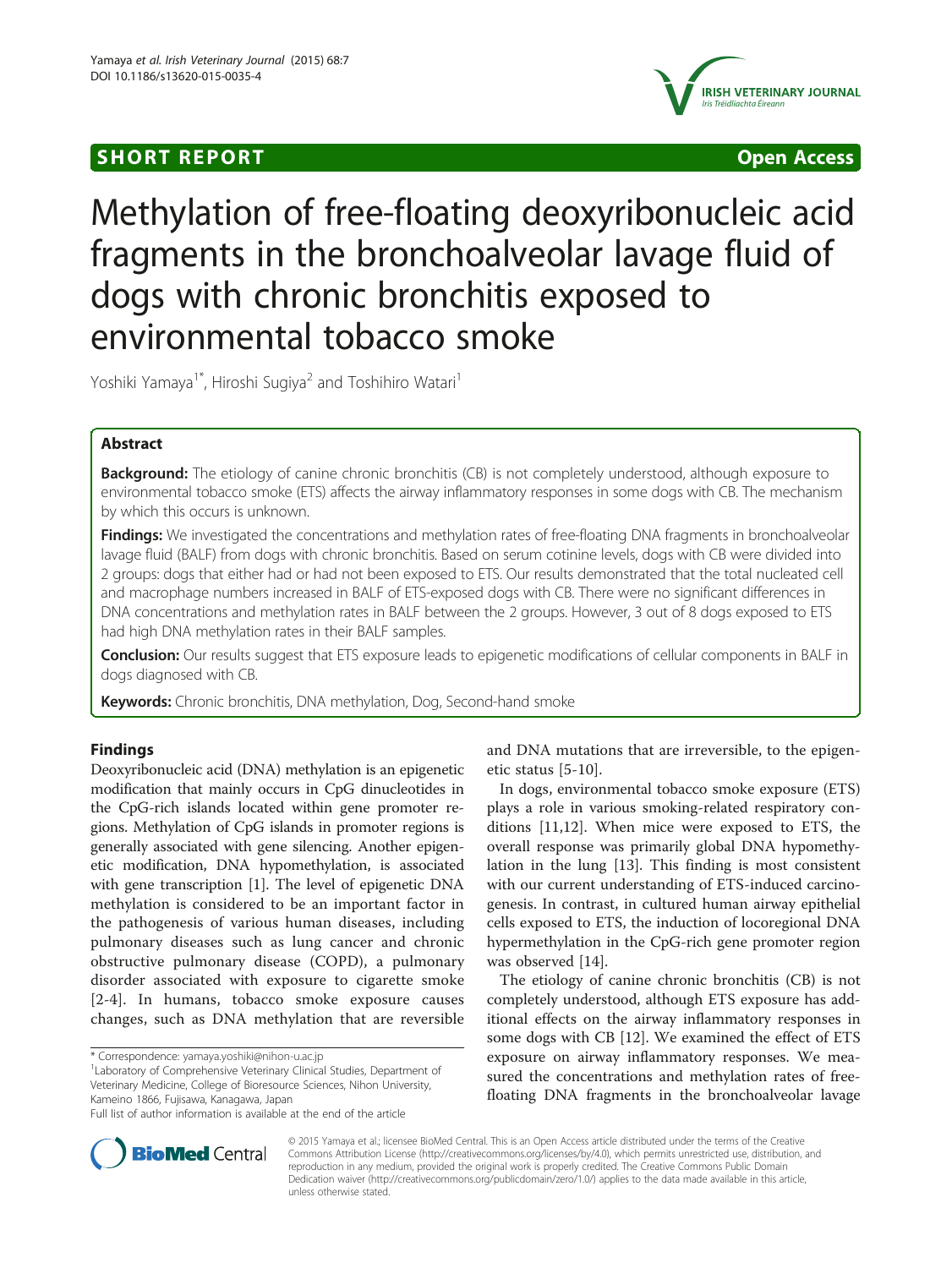<span id="page-1-0"></span>fluid (BALF) from dogs diagnosed with CB who had or had not been exposed to ETS. We compared the changes in these parameters between the two groups.

# Methods

Nineteen dogs (4–12 years; 11 males and 8 females) diagnosed with CB were included in this study. Between April 2005 and March 2010, these dogs had been referred to the Animal Medical Center of Nihon University for diagnoses and consultations for long-term therapy for their clinical signs. The breeds included Miniature Dachshund  $(n = 12)$ , Shih Tzu  $(n = 2)$ , and 1 each of Pug, Maltese, Papillon, Shetland sheepdog, and mixed breed. CB was diagnosed based on normal ranges of blood test results, thickened bronchial walls on chest X-ray and computed tomography, mucosal secretions, and patterned indented surface in bronchoscopy. Total nucleated cell counts were determined and the results were used, provided the dogs did not present with other nasal, throat, cardiac, infectious and neoplastic diseases. Either an elevated total nucleated cell count  $(>= 400$ cells/ $\mu$ L) with macrophage dominance ( $>$  = 50%) or normal total nucleated cell count (<400 cells/μL) with neutrophil dominance  $(>= 15%)$  in the BALF samples was used as one of the parameters for the inclusion criteria. All examinations were performed after informed consent of the dogs' owners under the guideline for the care and use of laboratory animals by The College of Bioresource Sciences, Nihon University.

Blood samples were collected from jugular veins as in routine clinical examinations. Serum was isolated by centrifugation and stored at −20°C until used for cotinine measurements. Serum cotinine was determined using a Cotinine Passive Smoking ELISA Kit (Cosmic Corporation, Tokyo, Japan). BALF samples from the dogs were obtained by gentle aspiration through a biopsy channel of a bronchoscope after infusing sterile saline (0.9% NaCl) solution (40 mL, divided into 2 aliquots) under general anesthesia with isoflurane. BALF sample supernatants were isolated by centrifugation (200 × g for 10 min) and immediately stored at <sup>−</sup>20°C until DNA extraction. Free-floating DNA in 200 μL of BALF supernatant was concentrated to 20 μL using a DNA Extractor Kit (Wako, Japan). Concentrations of the extracted DNA in sera and BALF samples were determined using a Nanodrop Spectrophotometer (NanoDrop Technologies, USA) and corrected by urea concentrations (QuantiChrom<sup>TM</sup> Urea Assay Kit, BioAssay Systems, Hayward, CA, USA).

DNA methylation rates were determined with a Methylamp Global DNA Methylation Quantification Ultra Kit (Epigentek, USA) according to the manufacturer's instructions. The capture antibody in this kit binds to 5-methylcytosine. The total DNA methylation level was determined as a percentage of the total DNA in a given sample. This technique measured the total DNA fragments in the samples but not specific sites, patterns, or methylation types. Samples were run in duplicate and points for the standard curve were run in triplicate.

Medians with the range of minimum and maximum values were used to express results. Group results were compared by the Mann–Whitney rank sum test for nonnormally distributed variables. P values < 0.05 were considered significant. All statistical analyses were performed using SigmaPlot for Windows, Version12.0 (Systat Software, Inc., San Jose, CA, USA).

### Results

Based on serum cotinine levels, 19 dogs with CB were divided into 2 groups: dogs who either had or had not been exposed to ETS. Eleven dogs (4–12 years) not exposed to ETS and 8 dogs (6–11 years) exposed to ETS were analyzed. The results from their BALF samples are shown in Table 1. Total nucleated cell counts and the numbers of macrophages in BALF from dogs exposed to ETS were significantly higher than those of the dogs not exposed to ETS. There were no significant differences in DNA concentration  $(P = 0.386)$ , corrected

Table 1 Results from bronchoalveolar lavage from dogs with chronic bronchitis that had or had not been to environmental tobacco smoke

|                                           | Unexposed dogs   | <b>Exposed dogs</b>    |
|-------------------------------------------|------------------|------------------------|
| Number                                    | 11               | 8                      |
| Males:Females                             | 8:3              | 3:5                    |
| Age(y)                                    | $7.2 \pm 2.5$    | $8.6 \pm 2.3$          |
| Serum cotinine<br>levels (ng/mL)          | $0(0-0)$         | $0.41 (0.03 - 1.42)^*$ |
| Cells in BAI F                            |                  |                        |
| Total nucleated cell<br>counts (cells/µL) | 124 (57-231)     | 600 (100-3175)*        |
| Macrophages (%),                          | $56(8-79)$       | 73 (50-92)             |
| (cells/uL)                                | 56 (9-148)       | 438 (50-2921)*         |
| Neutrophils (%),                          | $21(2-82)$       | $12(0-27)$             |
| (cells/µL)                                | $30(3 - 178)$    | $26(0-345)$            |
| Lymphocytes (%),                          | $19(3-54)$       | $7(0-36)$              |
| (cells/µL)                                | $24(2 - 78)$     | 35 (0-870)             |
| Eosinophils (%),                          | $0(0-4)$         | $0(0-3)$               |
| (cells/µL)                                | $0(0-4)$         | $0(0-20)$              |
| Total DNA concentrations<br>(nq/µL)       | $7.0(3.3-20.2)$  | $5.7(2.4 - 29.4)$      |
| Corrected DNA concentrations<br>(nq/µL)   | 413 (158-1582)   | 478 (112-743)          |
| Rates of DNA methylation (%)              | $11.4(1.0-23.9)$ | 17.0 (9.5-42.7)        |

\*: significant differences between groups ( $p < 0.05$ ).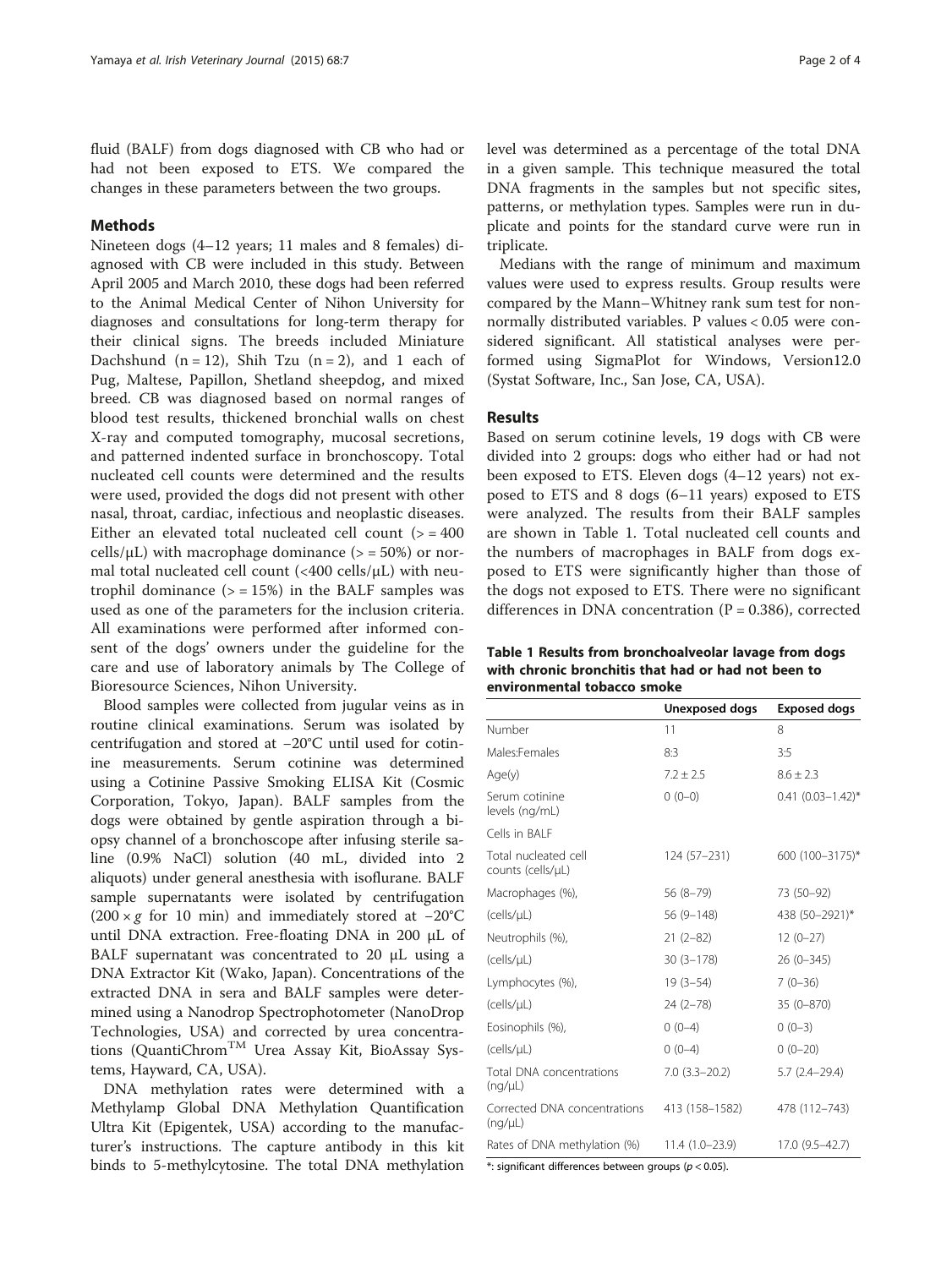<span id="page-2-0"></span>DNA concentration ( $P = 0.756$ ), and DNA methylation  $(P = 0.076)$  in the BALF samples. The rate of DNA methylation in 3 of the 8 dogs exposed to ETS was higher than the range of that rate in dogs not exposed to ETS (Table [1](#page-1-0)).

## **Discussion**

It has been reported that acute tobacco smoke exposure induced alveolar macrophage apoptosis [[15](#page-3-0)]. If the source of DNA fragments in BALF was alveolar macrophages, it would be expected that the DNA concentrations in BALF would be higher in dogs exposed to ETS than those not exposed to ETS. We found no differences in the DNA concentrations in the BALF samples in either group. In this study, the number of macrophages in dogs exposed to ETS was higher than those in dogs not exposed to ETS. This result is supported by the results from a previous report, where the phagocytic activity of macrophage was enhanced by ETS exposure in both healthy dogs and those with CB [\[16\]](#page-3-0).

Damaged airway epithelial cells may also be a considerable source of free-floating DNA in BALF. Gene hypermethylation occurs in the bronchial epithelium of human smokers [5,10]. In human patients with COPD, gene methylation was enhanced in the sputum, which includes bronchial secretions with exfoliated cells from the lower respiratory tract [\[17](#page-3-0)]. In addition, 20% of atopic human patients develop asthma, which is usually exacerbated by environmental factors including air pollution or oxidative stress. DNA methylation in airway epithelial cells was reduced in atopic children but increased in asthmatic children with the histopathological response in airway epithelial cells [\[18\]](#page-3-0). The enhanced methylation of free-floating DNA fragments in BALF may be linked with the histopathological damage in airway epithelial cells caused by ETS exposure in dogs with CB [12].

The limitations of this study were the small sample size and an unknown source of free-floating DNA fragments in the BALF samples. In addition, there is no available information regarding normal methylation levels of free-floating DNA fragments in BALF from clinically healthy adult dogs. It is possible that DNA levels in BALF samples from healthy dogs may be undetectable or very low. Similar results were found in the airway samples from healthy human subjects [[17\]](#page-3-0).

# Conclusion

We conclude that ETS exposure may lead to epigenetic modifications of cellular components in BALF from dogs with CB. Further studies will be needed to determine the location of genes with aberrant methylation patterns and their therapeutic implications in dogs with CB that either have or have not been exposed to ETS. Theophyline and β2-adrenergic agonists may be therapeutic and beneficial for normalizing DNA methylation [2[,19\]](#page-3-0).

#### Abbreviations

BALF: Bronchoalveolar lavage fluid; CB: Chronic bronchitis; DNA: Deoxyribonucleic acid; ETS: Environmental tobacco smoke.

#### Competing interests

The authors declare that they have no competing interests.

#### Authors' contributions

YY, HS, and TW designed the study. YY and TW examined and diagnosed all subjects through blood test, chest X-ray, computed tomography and bronchoscopy. YY and HS analyzed serum cotinine levels and deoxyribonucleic acid concentrations and methylations in bronchoalveolar lavage fluid. All authors read and approved the final manuscript.

#### Acknowledgements

We thank Dr. Hajime Shiba, Department of Applied Biological Science, Nihon University, for methodological improvements. This study was supported by a grant from the Smoking Research Foundation.

#### Author details

<sup>1</sup> Laboratory of Comprehensive Veterinary Clinical Studies, Department of Veterinary Medicine, College of Bioresource Sciences, Nihon University, Kameino 1866, Fujisawa, Kanagawa, Japan. <sup>2</sup>Laboratory of Veterinary Biochemistry, Department of Veterinary Medicine, College of Bioresource Sciences, Nihon University, Kameino 1866, Fujisawa, Kanagawa, Japan.

#### Received: 7 November 2014 Accepted: 25 March 2015 Published online: 29 April 2015

#### References

- 1. Riggs AD, Jones PA. 5-methylcytosine, gene regulation, and cancer. Adv Cancer Res. 1983;40:1–30.
- 2. Kabesch M, Adcock IM. Epigenetics in asthma and COPD. Biochimie. 2012;94:2231–41.
- 3. Provinciali M, Cardelli M, Marchegiani F. Inflammation, chronic obstructive pulmonary disease and aging. Curr Opin Pulm Med. 2011;17:S3–10.
- 4. Talikka M, Sierro N, Ivanov NV, Chaudhary N, Peck MJ, Hoeng J, et al. Genomic impact of cigarette smoke, with application to three smokingrelated diseases. Crit Rev Toxicol. 2012;42:877–89.
- 5. Belinsky SA, Palmisano WA, Gilliland FD, Crooks LA, Divine KK, Winters SA, et al. Aberrant promoter methylation in bronchial epithelium and sputum from current and former smokers. Cancer Res. 2002;62:2370–7.
- 6. Breitling LP, Yang R, Korn B, Burwinkel B, Brenner H. Tobacco- smokingrelated differential DNA methylation: 27 K discovery and replication. Am J Hum Genet. 2011;88:450–7.
- 7. Destro A, Bianchi P, Alloisio M, Laghi L, Di Gioia S, Malesci A, et al. K-ras and p16 (INK4A) alterations in sputum of NSCLC patients and in heavy asymptomatic chronic smokers. Lung Cancer. 2004;44:23–32.
- 8. Hillemacher T, Frieling H, Moskau S, Muschler MA, Semmler A, Kornhuber J, et al. Global DNA methylation is influenced by smoking behaviour. Eur Neuropsychopharmacol. 2008;18:295–8.
- Soria JC, Rodriguez M, Liu DD, Lee JJ, Hong WK, Mao L. Aberrant promoter methylation of multiple genes in bronchial brush samples from former cigarette smokers. Cancer Res. 2002;62:351–5.
- 10. Zöchbauer-Müller S, Lam S, Toyooka S, Virmani AK, Toyooka KO, Seidl S, et al. Aberrant methylation of multiple genes in the upper aerodigestive tract epithelium of heavy smokers. Int J Cancer. 2003;107:612–6.
- 11. Reif JS, Dunn K, Ogilvie GK, Harris CK. Passive smoking and canine lung cancer risk. Am J Epidemiol. 1992;135:234–9.
- 12. Hawkins EC, Clay LD, Bradley JM, Davidian M. Demographic and historical findings, including exposure to environmental tobacco smoke, in dogs with chronic cough. J Vet Intern Med. 2010;24:825–31.
- 13. Tommasi S, Zheng A, Yoon JI, Li AX, Wu X, Besaratinia A. Whole DNA methylome profiling in mice exposed to secondhand smoke. Epigenetics. 2012;7:1302–14.
- 14. Liu F, Killian JK, Yang M, Walker RL, Hong JA, Zhang M, et al. Epigenomic alterations and gene expression profiles in respiratory epithelia exposed to cigarette smoke condensate. Oncogene. 2010;29:3650–64.